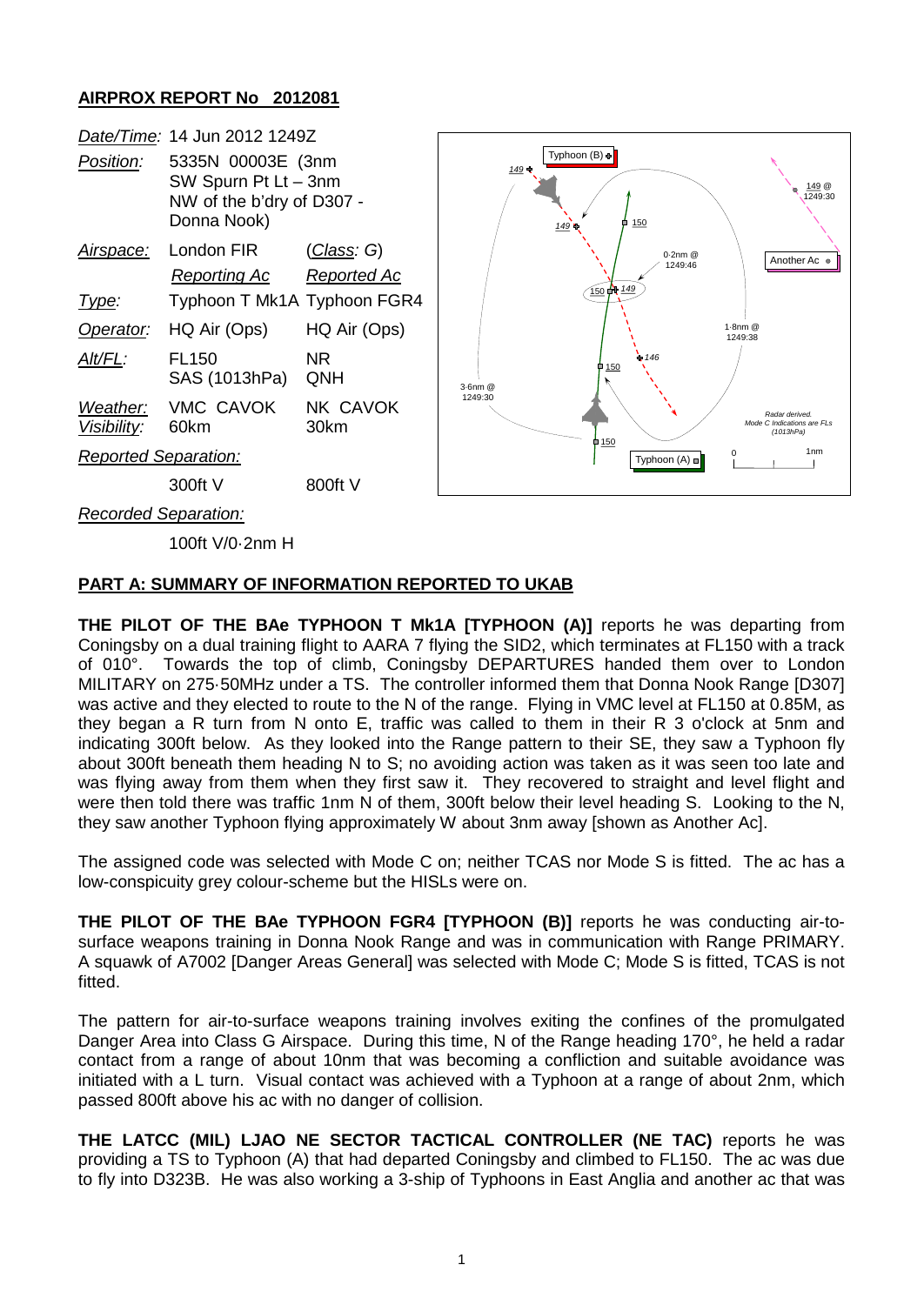handed over to LJAO EAST. At the time, there were 2 other tracks prenoted and a PLANNER was in place; he assessed his workload as 'medium to high'.

He had considered obtaining a crossing clearance through Donna Nook Range for Typhoon (A), but noted that it was active with traffic manoeuvring within the range, so he advised the crew that he would not be able to arrange a crossing clearance due to the activity and asked them to confirm that they would be remaining outside the range, which they did.

Meanwhile, the 3-ship Typhoon formation was transferred on to a discreet frequency for GH. One of the formation required a separate squawk, which was allocated and the ac identified and Mode C verified. He then called traffic in Donna Nook to the crew of Typhoon (A) at a range of 5nm some 300 feet below. He then prenoted Typhoon (A) for their work in 323B. It was then that he saw that the range traffic was in Typhoon (A)'s 12 o'clock at 1nm at almost the same level; he called the traffic, which the crew saw and manoeuvred to avoid, he thought. In the next transmission, he passed TI on a second ac wearing a range squawk that was approximately R - 1 o'clock at a range of about 5nm.

**THE LATCC (MIL) LJAO SUPERVISOR (SUP)** reports that at the time of the incident the EAST and NORTH EAST Sectors were split with a PLANNER on NORTH EAST. Traffic levels had been medium to high and the PLANNER had been in place for approximately 15min when the incident occurred. NE TAC had been working a mixture of traffic which, though relatively straight forward, required constant division of attention. He did not directly observe the incident but the pilot of Typhoon (A) called to speak to him after he had landed and stated that he would be submitting a report. The pilot opined that TI had been passed, though perhaps a little late, but the other ac had passed within approximately 300ft of his ac. He also stated that the Donna Nook Range Pattern is flown at 15000ft RPS and the Coningsby SID directs ac to a similar position at FL150, which he believed to be the cause of this incident.

**BM SAFETY MANAGEMENT** reports that this Airprox occurred between Typhoon (A) transiting at medium level in receipt of a TS from LJAO NE, and Typhoon (B) operating VFR in the Donna Nook Air Weapons Range (AWR) pattern, in communication with Donna Nook.

AWR controllers do not provide an ATS to ac utilising the range and have no surveillance capability to provide traffic warnings on non-participating traffic. The AWR controller was not notified of anything untoward by Typhoon (B); consequently, no reporting action was taken.

LJAO NE was manned by 2 TAC controllers and a PLANNER, with medium to high traffic levels on the Sector. Based upon the SUP'S report, the PLANNER had been in place for approximately 15mins at the time of the Airprox. NE TAC described their workload as high to medium, with moderate task complexity, providing ATSs to a 3-ship of Typhoons manoeuvring 50nm SE of the CPA and to Typhoon (A) transiting at medium-level to route beneath EGD 323B. Whilst NE TAC stated in their report that, at the time of the Airprox, it had been 2 hours since their last break, unit manpower records indicate that the controller assumed the control position at 1243:00, having previously been the EAST PLANNER until 1159:00. However, it has not been possible to determine whether NE TAC utilised these 44mins as a break, or as an opportunity to complete non-controlling related duties.

At the time of the Airprox, LATCC (Mil) did not perceive a requirement for occurrence reporting action to include PLANNER controllers; hence NE Planner did not submit a report and their landline tape was not impounded. Furthermore, the transcript provided by LATCC (Mil) did not include NE TAC's landline comms. When an amended transcript was requested, the Unit stated that the tape had been returned to operational use, thus the data was lost. Whilst this has not affected the finding of Cause, it is disappointing nevertheless. In the absence of a transcript of the NE TAC and PLANNER's landlines, the Unit's investigation, based upon the original NE console recording, has been utilised to inform this investigation. Both LATCC (Mil) & ScATCC (Mil) have been reminded over the requirement to conduct all occurrence reporting activities for notified incidents in accordance with BM safety policy.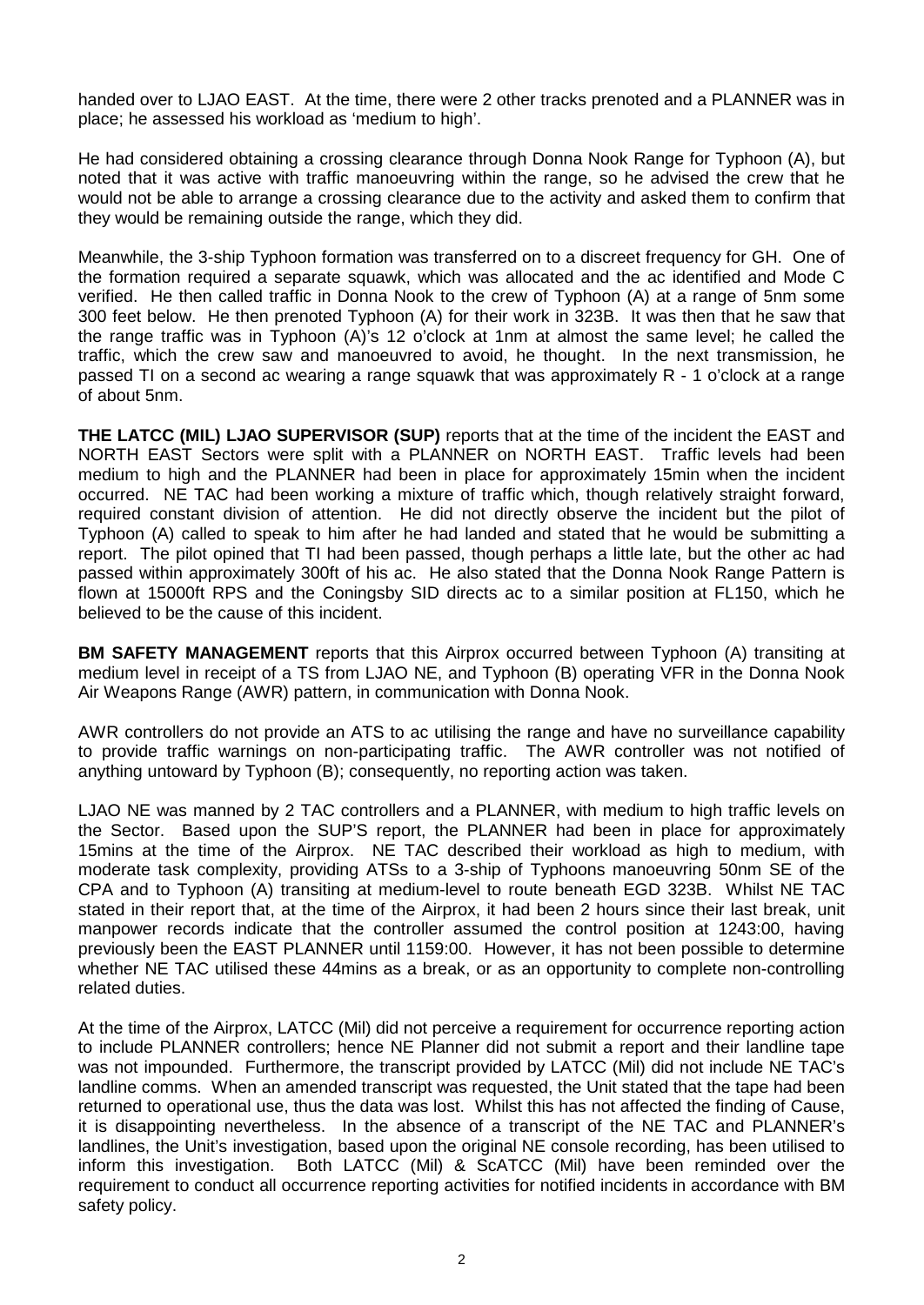The incident sequence commenced at 1246:42 as the crew of Typhoon (A) made their initial call to NE TAC, was identified and placed under a TS, climbing to FL150. Typhoon (A) was 6.8nm NE of Coningsby, tracking NNE'ly with no SSR Mode C evident on the radar replay; Typhoon (B) was 18.6nm NNE, tracking E'ly, descending through FL104 manoeuvring within the confines of Donna Nook AWR.

At 1247:28, NE TAC advised Typhoon (A) that they couldn't provide, "*a transit of Donna Nook..due to traffic operating in that area, confirm you will be remaining clear*?" The crew of Typhoon (A) replied, "*affirm, we will proceed north of Donna Nook and we will be looking to..transit 3-2-3 Bravo low altitude, below 5 thousand feet*", which was acknowledged by NE TAC. At this point, Typhoon (B) was 15.6nm NE of Typhoon (A), in a LH turn passing through N, climbing through FL132; Typhoon (A) was level at FL150, tracking NE'ly.

At 1247:48, Typhoon (A) adopted a N'ly track to pass 1.6nm W of Donna Nook AWR. At 1249:00, NE TAC passed accurate TI to Typhoon (A) on un-related traffic operating within the confines of Donna Nook AWR. This was the TI referred to in the report of the pilot of Typhoon (A) as 'right 3o'clock at 5miles, indicating 300ft below'. Typhoon (B) was 10.4nm N of Typhoon (A), indicating FL149, in a LH turn passing through W. Based upon the Unit's investigation report, having passed TI to the crew of Typhoon (A), NE TAC then attempted to contact CRC Boulmer to obtain a crossing clearance of EGD 323B for Typhoon (A). Whilst this liaison would routinely be conducted by the PLANNER, the Unit's investigation found that NE PLANNER was engaged in accepting a pre-note from another unit. CRC Boulmer stated that CRC Scampton was controlling EGD 323B; consequently, NE TAC terminated the call and immediately contacted CRC Scampton. The Unit's investigation determined that whilst the Planner had completed the pre-note and had the capacity to make the call to CRC Scampton, NE TAC did not request that the NE Planner undertake this task.

At 1249:13, Typhoon (B) rolled out of the LH turn, adopting a SSE'ly track, 4.1nm N of Typhoon (A) indicating FL149. At 1249:14, the unrelated Typhoon 3-ship requested a "*discrete freq for the next 5 mikes*" from NE TAC. Based upon the unit's investigation report, at the time when CRC Scampton answered the landline call from NE TAC, NE PLANNER informed NE TAC of the discrete frequency required by the unrelated Typhoon 3-ship. Prior to passing this frequency to the Typhoon 3-ship formation, NE TAC would have been required to 'go heads-down' to input the new frequency into their comms panel. At 1249:29, NE TAC replied to the unrelated Typhoon 3-ship, instructing the formation to "*re-contact me 2-8-4 decimal 6-7*."

At 1249:45, NE TAC passed TI to Typhoon (A) on, "*previously reported traffic 12 o'clock, 1 mile* [radar replay shows 0.5nm] *crossing left-right, same level*." Based upon their choice of words, NE TAC erroneously believed that the conflicting ac was the subject of the TI passed at 1249:00; however, the subject of this TI at 1249:45 was Typhoon (B). Although not stated in the Unit's investigation report, it is likely that during the 16sec from 1249:29 to 1249:45, NE TAC was engaged with the landline conversation with Scampton CRC with regard to the transit of Typhoon (A) below EGD 323B. The pilot of Typhoon (A) does not mention receiving this TI in their report, stating that as they 'looked into the range pattern to their SE and saw a Typhoon fly approximately 300ft beneath them heading north to south'. Based upon the geometry of the Airprox, this suggests that the pilots of Typhoon (A) saw Typhoon (B) as it passed down their starboard side.

The pilot of Typhoon (B) has stated that they obtained radar contact with Typhoon (A) at approximately 10nm range, visually acquired Typhoon (A) at approximately 2nm and initiated suitable avoidance. The CPA occurred at 1249:46, as Typhoon (A) passed 0.2nm W of Typhoon (B) that was indicating 100ft below Typhoon (A).

In terms of the ATM aspects of this Airprox, the dual requirements to liaise with the CRC and obtain a discrete UHF for the unrelated Typhoon 3-ship, combined with the NE Sector workload, conspired to distract NE TAC at a critical point. This distraction significantly delayed the provision of TI to Typhoon (A) on Typhoon (B), rendering the TI nugatory. On that basis, the safety barrier provided by ATM did not function, leaving platform and aircrew based mitigations. In accordance with the Rules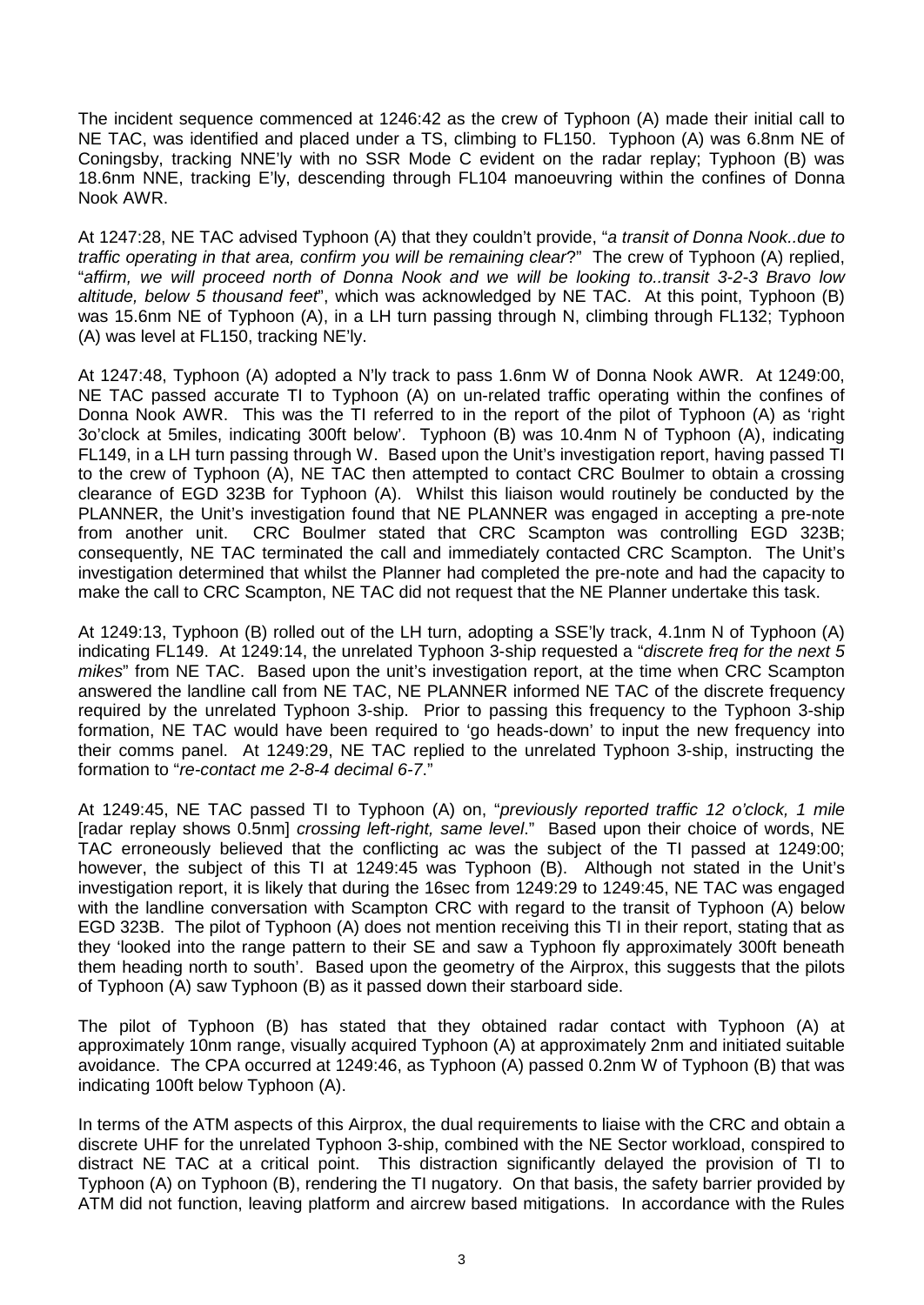of the Air, the pilot of Typhoon (B) was required to give way to Typhoon (A) and, having obtained sensor and then visual contact with the ac, this was achieved and the conflict in their respective flight paths resolved.

#### Recommendation

BM SM has requested RAF ATM Force Cmd to direct a review of LATCC (Mil)'s occurrence reporting procedures.

**HQ AIR (OPS)** comments that the pilot of Typhoon (B) was attempting to perform a complex weapons delivery profile, which would require a degree of heads-in time; ideally this would be carried out within the confines of the AWR which would have afforded the pilot a degree of protection. However, it has been reported that due to the dimensions of the AWR being insufficient to practice these profiles, ac routinely exit the confines of the range during their manoeuvring. HQ Air has requested a review of the dimensions of AWRs to determine whether Airspace Change Proposals are required to ensure aircrew can practice these profiles within the confines of the AWR. However, although the pilot of Typhoon (B) had radar contact on, and then gained visual with, Typhoon (A), the avoiding action he took was insufficient to prevent causing concern to the crew of Typhoon (A).

# **PART B: SUMMARY OF THE BOARD'S DISCUSSIONS**

Information available included reports from the pilots of both ac, transcripts of the relevant RT frequencies, radar video recordings, reports from the air traffic controller involved and reports from the appropriate ATC and operating authorities.

The HQ Air (Ops) Member reiterated a concern expressed by the PIC of Typhoon (A) that the Coningsby SID terminated at FL150 in the vicinity of the Donna Nook AWR pattern, which introduced a potential conflict with any ac operating in the AWR pattern at medium level, as occurred here. A military area controller Member opined that the AWR was too small to contain the range patterns commonly in use, but the Board's low-flying Ops Advisor explained that the promulgated AWR boundaries are delineated solely to encompass any inherent danger from the ordnance in use and not to provide any measure of 'protection' to traffic in the range pattern. The airspace in the vicinity of the range was Class G where 'see and avoid' prevailed; as such it was available for use by all aviators, so good airmanship and sound flight planning dictated how much leeway non-participating pilots should afford the range when transiting in the vicinity. Similarly, pilots in the AWR pattern needed to maintain a good lookout scan for non-participating traffic. However, the Board was reassured to learn that a review of the dimensions of the AWRs was being sought and an HQ Air fast-jet pilot Member advised the Members that Coningsby was also addressing the issue of the SID locally within a local airspace user working group.

Without the benefit of a radar service to supplement his lookout, the pilot of Typhoon (B) reports that he held an AI radar contact on a conflicting ac - Typhoon (A) - from a range of about 10nm, gained visual contact at a range of about 2nm and his ac had passed 800ft below Typhoon (A) with no danger of collision. For their part, the crew of Typhoon (A) first saw Typhoon (B) about 300ft beneath them flying away to the S and were unable to take any avoiding action as it was seen too late. However, the recorded radar data reflected that the vertical separation based on Mode C was only 100ft as Typhoon (B) underflew Typhoon (A), both ac having maintained level flight immediately before the encounter. The Board was aware that the tolerance applicable to verified Mode C was +/- 200ft adding weight to Typhoon (A) crew's estimate, which was in-line with the upper tolerance. However, the Board could not reconcile the account from the pilot of Typhoon (B), which was not substantiated by the available radar data. It seemed inconceivable to other pilot Members that the pilot of Typhoon (B) would knowingly fly a mere 100ft beneath another ac and, given the significant disparity between the pilot's report compared to the recorded radar data, some Members perceived that the pilot of Typhoon (B) had not seen the ac flown by the reporting pilot. However, the HQ Air (Ops) Member briefed the Board that the pilot of Typhoon (B) had indeed seen Typhoon (A), had